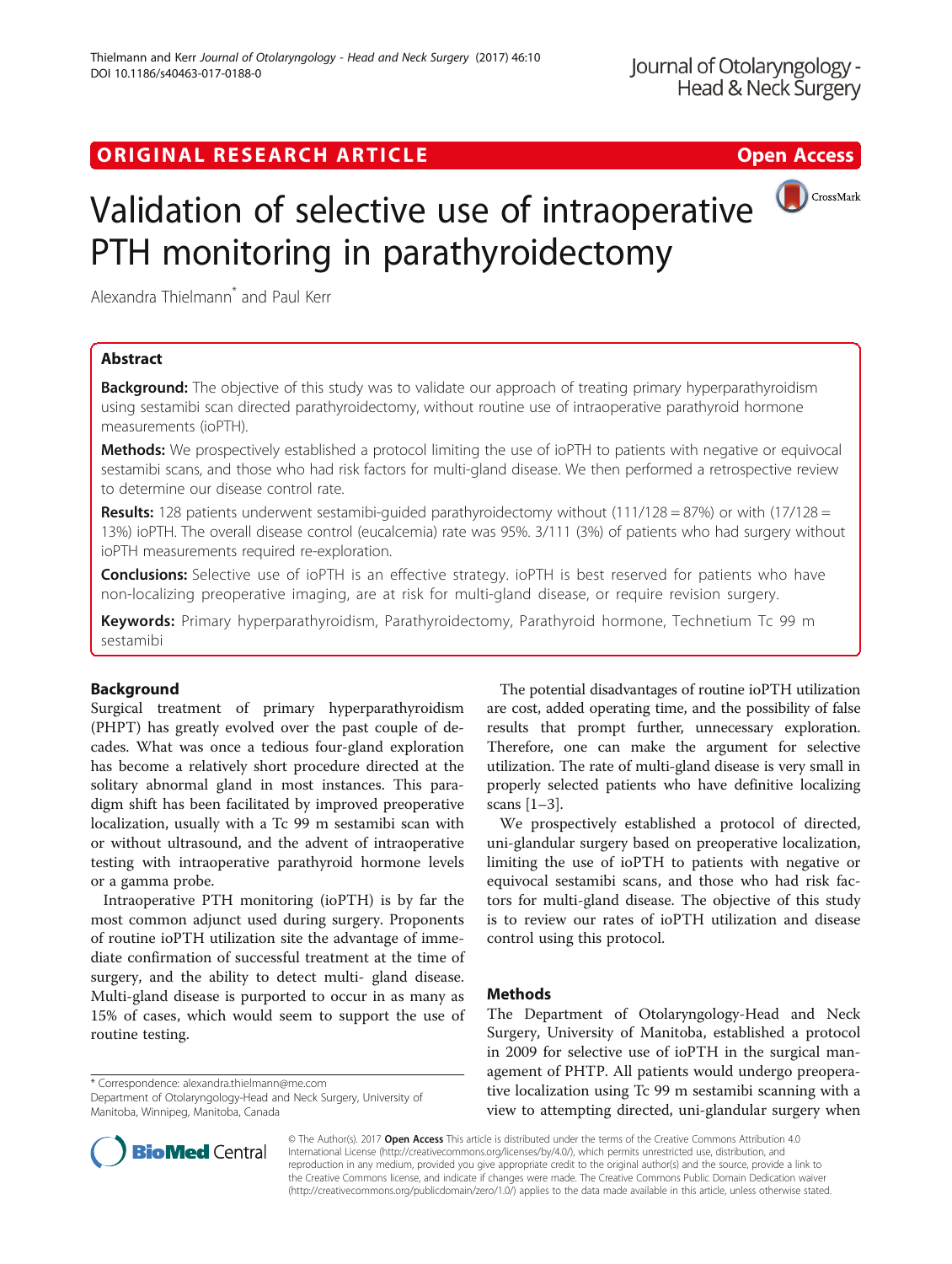possible. Ultrasound was used to strengthen preoperative localization in selected cases. Use of ioPTH was reserved for patients with negative or equivocal preoperative localization, and/or risk factors for multi-glandular disease such as known multiple endocrine neoplasia or a positive family history.

This protocol ultimately created two groups of patients:

- Group 1: Abnormal gland localized; surgeon anticipates probable single adenoma and plans directed, uni-glandular surgery without ioPTH
- Group 2: Abnormal gland not localized; surgeon anticipates increased risk for multi-gland disease or smaller adenoma, plans for high likelihood of 4 gland exploration, and arranges ioPTH

Frozen section pathology was used to confirm the nature of the tissue removed intraoperatively in all patients. Three fellowship trained head and neck surgeons performed all the operations, with the level of experience ranging from less than 5 years in practice to greater than 15 years in practice. All procedures were performed in tertiary care institutions with a high level of radiology and pathology support.

We performed a retrospective chart review of patients treated with this protocol between 2009 and 2014. The Bannatyne Campus Research Ethics Board approved this study. We initially included all patients undergoing surgery for primary hyperparathyroidism, with or without ioPTH monitoring. Data collected included patient demographics, preoperative workup, operative findings, and postsurgical outcomes.

In reviewing preoperative workup, we collected data on preoperative calcium and parathyroid hormone (PTH) levels, and imaging performed (sestamibi and ultrasound). The imaging outcomes were categorized as either positive, or negative (including weak, discordant, or ambiguous results). Operative findings mainly focused on the use of ioPTH, however we included documenting bilateral and unilateral number and intraoperative pathology of glands removed.

Postoperatively we collected pathology reports, operative reports, and calcium and PTH levels. Blood results were available in the provincial electronic laboratory reporting system, enabling biochemical follow-up often long after the completion of surgical follow-up. A successful operation was defined as median post operation calcium levels below the high limit of normal. Failure was stringently defined as ANY calcium levels above normal following surgery associated with an inappropriately elevated PTH level.

In the case of those requiring re-operation, we further investigated these charts for qualitative information pertaining to the surgical procedure and circumstances surrounding the failure.

#### Results

140 consecutive patients underwent parathyroidectomy over the course of this study. Twelve patients were excluded due to a variety of issues: lack of follow-up data; confounding conditions such as systemic malignancy; patient did not complete sestamibi scan or scan results were not available.

This left 128 patients in the analysis, 90 females and 38 males. The mean age was 60, with a range of 20–89 years. Median follow-up was 16 months (range 1– 67 months). The mean preoperative corrected calcium level was 2.9 +/− 0.3 mmol/l. The mean preoperative PTH level was 183 +/− 232 ng/l.

111/128 (87%) underwent radiologically guided parathyroidectomy without ioPTH (Group 1), and 17/128 (13%) with ioPTH (Group 2) (Fig. 1). All patients underwent sestamibi scanning preoperatively. 32/128 (25%) had both sestabmibi and ultrasound. 106/111 (95%) Group 1 patients were managed with unilateral exploration. The majority (11/17 (65%)) of Group 2 patients required bilateral exploration, as anticipated.

The overall failure rate, by very strict criteria (median elevated calcium levels with inappropriately PTH, documented at any time postoperatively) was 6/128 (5%). Only 3/128 required re-exploration (2%). These 3 patients were subsequently rendered eucalcemic. The other 3 cases that were classified as failures were in fact significantly improved but had very mild, asymptomatic

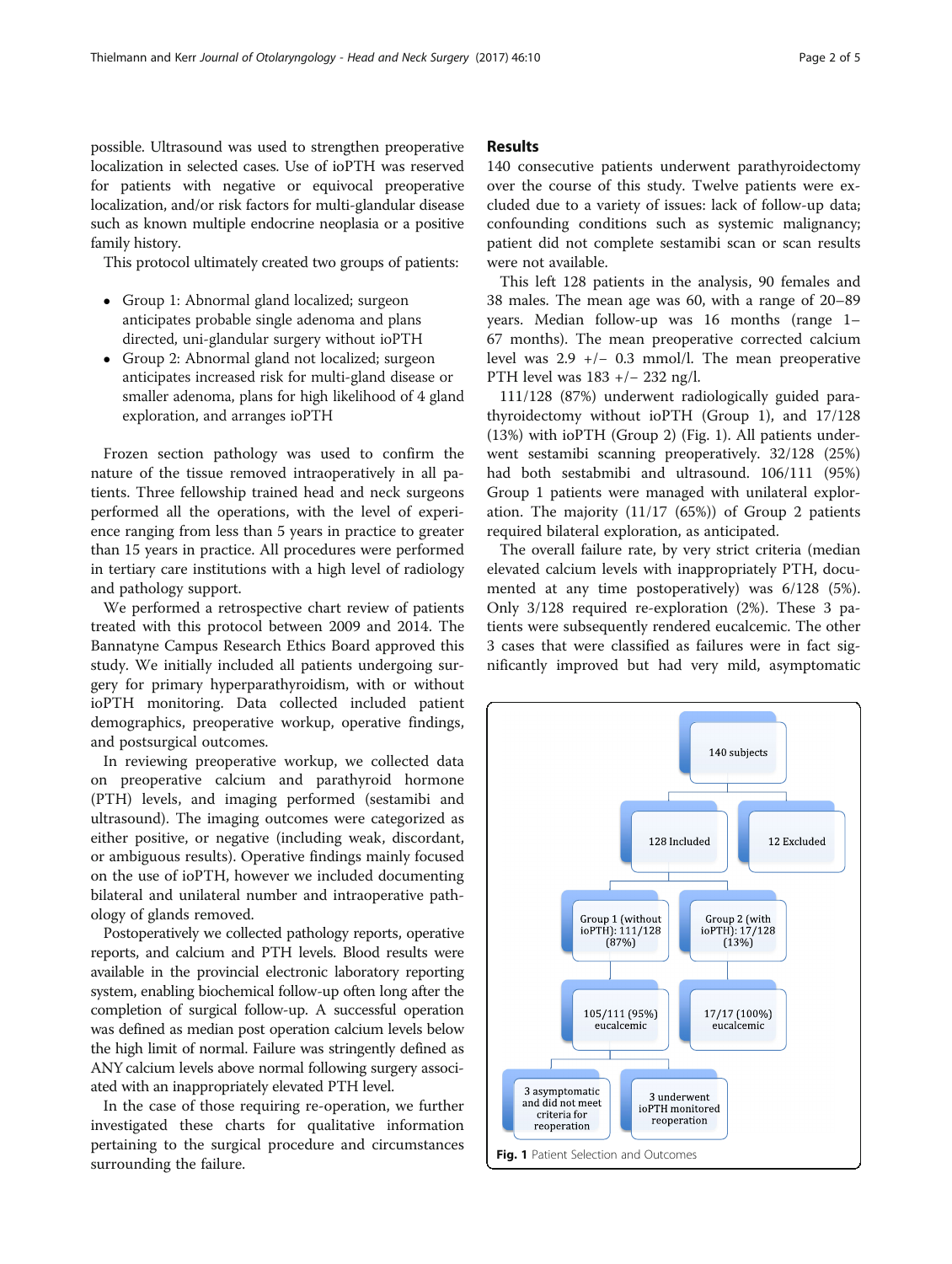residual hypercalcemia that did not meet NIH criteria for further surgery.

The failures were within Group 1 (no ioPTH) . Thus the failure rate for sestamibi-guided surgery without ioPTH was 6/111 (5%), and the re-exploration rate was 3/111 (3%).

#### **Discussion**

There is a good body of literature supporting the use of ioPTH monitoring. The addition of ioPTH has facilitated a transition to radiologically-guided, minimally invasive parathyroid surgery. This has improved surgical outcomes relative to traditional four-gland exploration both by decreasing operative times, hospital costs, and avoiding unnecessary risk to the patient [[4](#page-3-0)–[7](#page-3-0)]. Despite this, routine use of ioPTH for primary hyperparathyroidism surgery may be unnecessary in appropriately selected patients.

Proponents of routine use of ioPTH quote multi-gland disease figures upwards of 15% [\[8](#page-3-0)–[11\]](#page-3-0). However, the rate of multi-gland disease in patients that have no risk factors, and a positive preoperative localization is likely far less than that. The low rate of failure after uni-glandular surgery in our study and others [[1, 3](#page-3-0), [12](#page-3-0)] would support the notion that the rate of multi-gland disease in properly selected patients is 5% or less.

The authors acknowledge the importance of analyzing cost-effectiveness in any debate regarding one treatment vs another; in this case routine use vs selective use of ioPTH in parathyroidectomy for primary hyperparathyroidism. However, the retrospective nature of this study precludes any sophisticated analysis of cost differential and is beyond the design of the project. Nevertheless, we feel that a basic comment on a clinical impression that is apparent in many centers, and that provides the impetus for a movement away from routine use of ioPTH is warranted: Waiting 10–20 min to draw blood and the subsequent wait for a ioPTH assay adds clinically significant amounts of time to surgery when compared to sestimibi directed surgery with frozen section confirmation that an enlarged parathyroid has been removed.

The first 10–20 min after adenoma excision in either case represents wound closure and simultaneous waiting for frozen section (non-ioPTH case) or time to pass before drawing the ioPTH bloodwork (ioPTH protocol). The subsequent wait for an ioPTH assay often adds over 15– 30 min to the case in our institution. Therefore, one can roughly calculate that 25–50 h of operating time would be consumed for every 100 cases, awaiting ioPTH results. Considering this would have been for theoretically reducing our reoperation rate from 3 patients per hundred down to 0–2 per hundred, this hardly seems worthwhile.

Even if prospectively collected randomized costeffectiveness data pertaining to the extended time and cost for one protocol vs another is available, one must

consider many other issues that are much more difficult to factor into the analysis: What are the effects of freeing up 25–50 h of operating on patients OUTSIDE the study? What is the cost of unnecessarily extended operations based on misleading results in the ioPTH group? What is the cost of reoperation of patients who have persistent disease in both groups? What is the QALY impact of complications from over-exploration in the ioPTH group? What is the QALY impact of uncontrolled disease in both groups?

We, like many centers, rely on sestamibi with or without ultrasound for accurate localization. Some studies have shown up to 97–100% sensitivity and 100% specificity of sestamibi scans [[13](#page-3-0)–[15\]](#page-3-0). Factors shown to decrease sensitivity or result in negative scans are multi-gland disease, small hypersecreting glands, lower levels of serum calcium, and body mass index and gland size [\[16](#page-4-0)–[19](#page-4-0)]. These factors can easily be determined clinically, allowing confident selection of patients for ioPTH.

Our results are consistent with similar published studies investigating image guided parathyroidectomy without ioPTH, ranging from success rates of 92–100% [\[20](#page-4-0)–[22](#page-4-0)]. Comparatively, our local failure rate was 5% with a reoperation rate of 3%. Jacobson et al. [\[1](#page-3-0)] published a similar retrospective analysis in 2002, reporting eucalcemia in 97% with persistent hypercalcemia in 3 patients (3%), one of which required reoperation. They note similar inclusion criteria as in our study. In another more recent study in 2015, Mownah et al. cite a 97% cure rate without ioPTH in patients with concordant preoperative sestamibi and ultrasound [\[2](#page-3-0)]. In this instance on-table ultrasound was used. In contrast, a review published in 2015, stresses the need for ioPTH monitoring to avoid surgical failure [[23](#page-4-0)], however, their success rates were 94.9% in patients without ioPTH and 100% with ioPTH. Failure of imaging to localize the adenoma or discordance between sestamibi and ultrasound imaging was used to determine use of ioPTH, again similar to our protocol. While the success rate in this study is an impressive 100%, success rates in the non-ioPTH group still fall within expected ranges cited above.

Proper patient selection for ioPTH does not guarantee a successful outcome, as even minimally invasive surgery with ioPTH monitoring can lead to failures. One in fifteen patients in our study remained persistently hypercalcemic with a negative follow-up sestamibi. Ultimately, the gold standard has been bilateral neck exploration by an experienced head and neck surgeon. In 2004 Siperstein et al. found additional pathology in the contralateral neck in 15% of patients with ioPTH monitoring and concordant sestamibi and ultrasound imaging [\[24](#page-4-0)]. Surgeon experience led to bilateral exploration in patients with two abnormal appearing glands. Later, a review of the usefulness of ioPTH in 2011 concluded that the test may only be as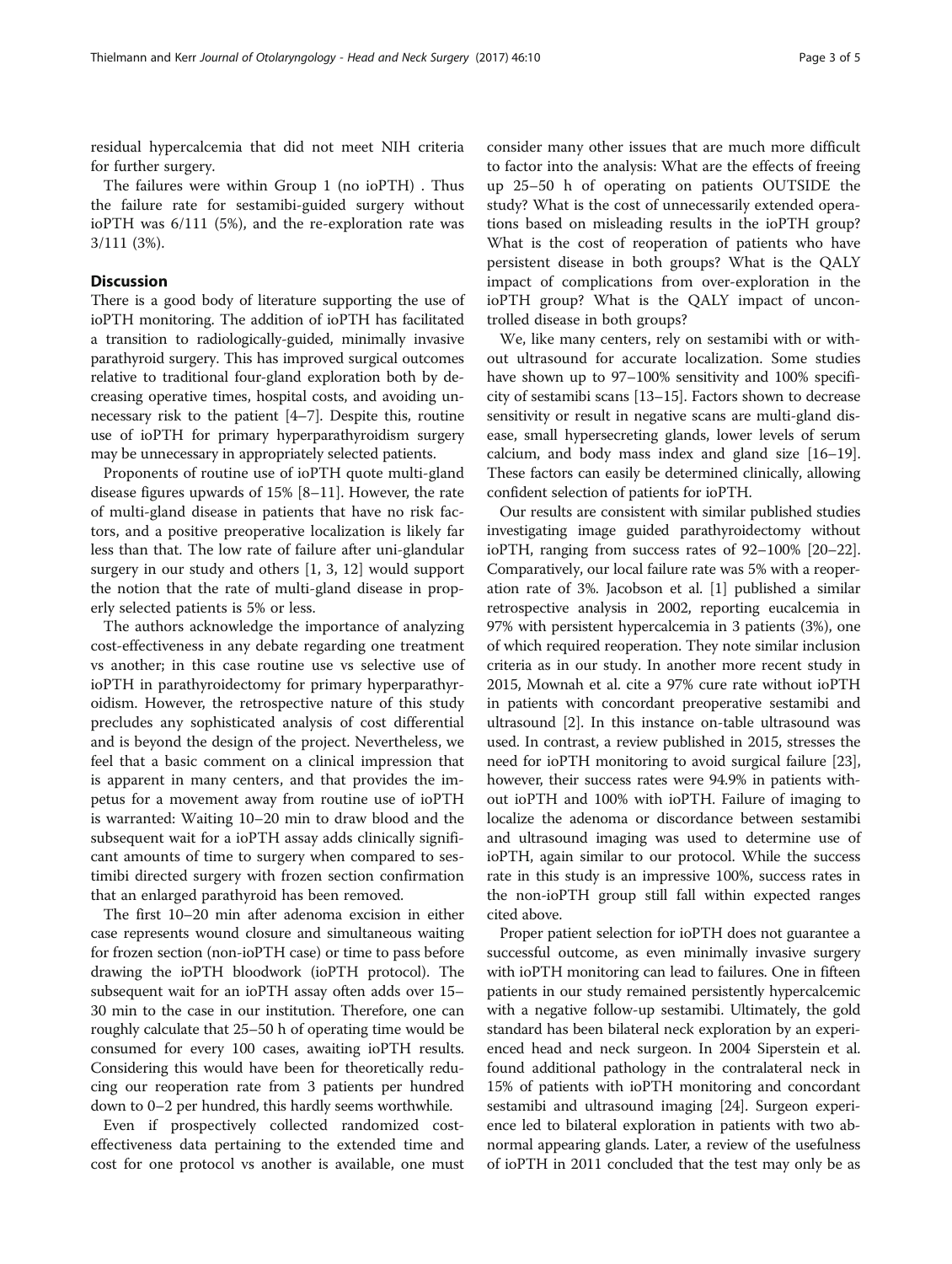<span id="page-3-0"></span>good as the surgeon, requiring proper interpretation considering possible multi-gland disease and using appropriate ioPTH criteria [\[25](#page-4-0)].

With such conflicting opinions, it is interesting that Sitger-Serra et al. note that using technical advances, such as ioPTH may be more appealing to less experienced surgeons, as it may serve as a fail-safe or compensate for anatomical intricacies of parathyroid surgery [[26\]](#page-4-0). It is obviously important for centers to consider local expertise and the availability and cost of timely ioPTH testing when developing local strategies for minimizing the cost and time of parathyroidectomy, and the need for re-exploration.

One might be tempted to conclude that our zerofailure rate in the non-localizing group, in which ioPTH was used, contradicts our support for exploration without ioPTH. However, it is important to note that this is a small group of 17 patients. Obviously, with an adequate sample size the failure rate will exceed zero. As well, these 17 patients were managed not only with the addition of ioPTH, but also frequent bilateral exploration, additional imaging, and additional OR time. Therefore, one cannot conclude that it is the addition of ioPTH that is the sole factor that may have improved outcome in this group. To use all of these additional measures in every sestimibi localized case would go entirely against the recognized success and savings of directed exploration, and potentially add risk in terms of unnecessarily extended exploration.

Philosophically, one must accept the fact that there will be a very small percent of cases that may have to return to the operating room for further exploration no matter how much preoperative testing, intraoperative testing, and exploration is performed. If one really wants to reduce the risk of needing re-exploration as much as possible, one would have to add ioPTH and other forms of imaging to routine four-gland exploration which will result in an unreasonable increase in cost, OR time and risk.

#### Conclusions

Selective use of ioPTH is an effective strategy. Intraoperative PTH monitoring is best reserved for patients who have non-localizing preoperative imaging, are at risk for multi-gland disease, or require revision surgery.

#### Abbreviations

ioPTH: Intraoperative parathyroid hormone; PHTP: Primary hyperparathyroidism; PTH: Parathyroid hormone.

#### Acknowledgements

Dr. Donna Sutherland, Dr. Norbert Viallet.

Funding Not applicable.

#### Availability of data and materials

The data that support the findings of this study are available on request from the corresponding author AT.

#### Authors' contributions

PK conceived the study and obtained ethic approval. AT undertook data collection and analysis under supervision of PK. AT drafted the manuscript, and PK contributed substantially to its revision. Both authors read and approved the final manuscript.

#### Competing interests

The authors declare that they have no competing interests.

#### Consent for publication

Not applicable

#### Ethics approval and consent to participate

Institutional ethics was obtained from the University of Manitoba Bannatyne Campus Health Research Ethics Board prior to data collection. Consent was not required.

#### Received: 30 July 2016 Accepted: 2 February 2017 Published online: 06 February 2017

#### References

- 1. Jacobson SR, van Heerden JA, Farley DR, et al. Focused cervical exploration for primary hyperparathyroidism without intraoperative parathyroid hormone monitoring or use of the gamma probe. World J Surg. 2004; 28(11):1127–31.
- 2. Mownah O, Pafitanis G, Drake W, Crinnion J. Contemporary surgical treatment of primary hyperparathyroidism without intraoperative parathyroid hormone measurement. Ann R Coll Surg Engl. 2015;97(8):603–7.
- Zawawi F, Mlynarek AM, Cantor A, et al. Intraoperative parathyroid hormone level in parathyroidectomy: which patients benefit from it? J Otolaryngol Head Neck Surg. 2013;42(1):56.
- 4. Carneiro DM, Irvin GL. New point-of-care intraoperative parathyroid hormone assay for intraoperative guidance in parathyroidectomy. World J Surg. 2002;26(8):1074–7.
- 5. Hathaway TD, Jones G, Stechman M, Scott-Coomber D. The value of intraoperative PTH measurements in patients with mild primary hyperparathyroidism. Langenbeck's Arch Surg. 2013;398:723–7.
- 6. Vignali E, Picone A, Materazzi G, et al. A quick intraoperative parathyroid hormone assay in the surgical management of patients with primary hyperparathyroidism : a study of 206 consecutive cases. Eur J Endocrinol. 2002;146:783–8.
- 7. Patel PC, Pellitteri PK, Patel NM, Fleetwood MK. Use of a rapid intraoperative parathyroid hormone assay in the surgical management of parathyroid disease. Arch Otolaryngol Head Neck Surg. 1998;124(5):559–62.
- 8. Calo PG, Medas F, Loi G, et al. Parathyroidectomy for primary hyperparathyroidism in the elderly: experience of a single endocrine surgery center. Aging Clin Exp Res. 2016:1–7.
- 9. Fraser WD. Hyperparathyroidism. Lancet. 2009;374:145–58.
- 10. Soyder A, Ünübol M, Ömürlü IK, Güney E, Özbaş S. Minimally invasive parathyroidectomy without using intraoperative parathyroid hormone monitoring or gamma probe. Turkish J Surg. 2015;31(1):9–14.
- 11. Sung JY. Parathyroid ultrasonography: the evolving role of the radiologist. Ultrasonography. 2015;34(4):268–74.
- 12. Barczynski M, Konturek A, Cichon S, Hubalewska-Dydejczyk A, Golkowski F, Huszno B. Intraoperative parathyroid hormone assay improves outcomes of minimally invasive parathyroidectomy mainly in patients with a presumed solitary parathyroid adenoma and missing concordance of preoperative imaging. Clin Endocrinol (Oxf). 2007;66(6):878–85.
- 13. Caixàs A, Bernà L, Hernández A, et al. Efficacy of preoperative diagnostic imaging localization of technetium 99m-sestamibi scintigraphy in hyperparathyroidism. Surgery. 1997;121(5):535–41.
- 14. Malhotra A, Silver C, Desphande V, Freeman L. Preoperative Parathyroid Localization with Sestamibi. Am J Surg. 1996;172:637–40.
- 15. O'Doherty MJ, Kettle AG, Wells P, Collins RE, Coakley AJ. Parathyroid imaging with technetium-99m-sestamibi: preoperative localization and tissue uptake studies. J Nucl Med. 1992;33(3):313–8.